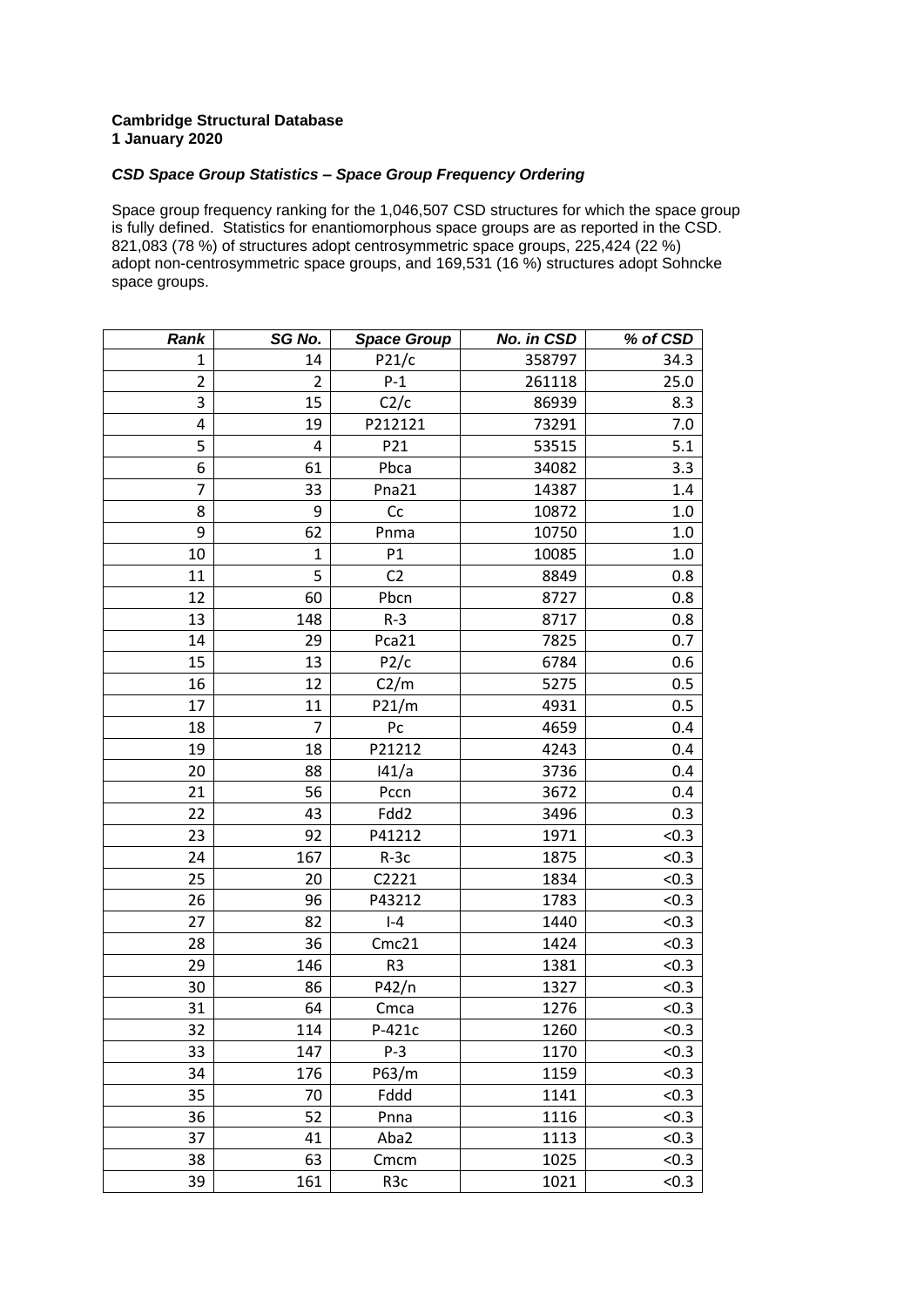| 40     | 57  | Pbcm           | 1007 | < 0.3 |
|--------|-----|----------------|------|-------|
| 41     | 152 | P3121          | 952  | < 0.3 |
| 42     | 205 | $Pa-3$         | 947  | < 0.3 |
| 43     | 76  | P41            | 934  | < 0.3 |
| 44     | 85  | P4/n           | 890  | < 0.3 |
| 45     | 225 | $Fm-3m$        | 803  | < 0.3 |
| 46     | 78  | P43            | 796  | < 0.3 |
| 47     | 165 | $P-3c1$        | 776  | < 0.3 |
| 48     | 144 | P31            | 759  | < 0.3 |
| 49     | 145 | P32            | 752  | < 0.3 |
| 50     | 154 | P3221          | 744  | < 0.3 |
| 51     | 87  | 14/m           | 736  | < 0.3 |
| 52     | 173 | P63            | 731  | < 0.3 |
| 53     | 58  | Pnnm           | 729  | < 0.3 |
| 54     | 169 | P61            | 675  | < 0.3 |
| 55     | 122 | $I-42d$        | 673  | < 0.3 |
| 56     | 170 | P65            | 655  | < 0.3 |
| 57     | 166 | $R-3m$         | 635  | < 0.3 |
| 58     | 198 | P213           | 620  | < 0.3 |
| 59     | 45  | Iba2           | 605  | < 0.3 |
| 60     | 31  | Pmn21          | 604  | < 0.3 |
| 61     | 142 | 141/acd        | 544  | < 0.3 |
| 62     | 130 | P4/ncc         | 517  | < 0.3 |
| 63     | 68  | Ccca           | 504  | < 0.3 |
| 64     | 163 | $P-31c$        | 495  | < 0.3 |
| 65     | 54  | Pcca           | 494  | < 0.3 |
| 66     | 155 | R32            | 492  | < 0.3 |
| 67     | 110 | 141cd          | 418  | < 0.3 |
| 68     | 72  | Ibam           | 415  | < 0.3 |
| 69     | 194 | P63/mmc        | 393  | < 0.3 |
| 70     | 8   | Cm             | 377  | < 0.3 |
| 71     | 217 | $I-43m$        | 370  | < 0.3 |
| 72     | 159 | P31c           | 359  | < 0.3 |
| 73     | 220 | $I-43d$        | 309  | < 0.3 |
| 74     | 34  | Pnn2           | 307  | < 0.3 |
| 75     | 178 | P6122          | 305  | < 0.3 |
| $=76$  | 59  |                | 298  | < 0.3 |
| $= 76$ | 73  | Pmmn<br>Ibca   | 298  | < 0.3 |
| $=78$  | 55  | Pbam           | 297  | < 0.3 |
| $=78$  | 221 | Pm-3m          | 297  | < 0.3 |
|        | 74  |                |      | < 0.3 |
| $= 80$ | 79  | Imma           | 285  |       |
| $= 80$ |     | 14             | 285  | < 0.3 |
| $= 80$ | 160 | R3m            | 285  | < 0.3 |
| 83     | 113 | P-421m         | 264  | < 0.3 |
| 84     | 80  | 141            | 259  | < 0.3 |
| 85     | 139 | 14/mmm         | 252  | < 0.3 |
| 86     | 179 | P6522          | 244  | < 0.3 |
| $= 87$ | 141 | $141/$ amd     | 243  | < 0.3 |
| $= 87$ | 143 | P <sub>3</sub> | 243  | < 0.3 |
| 89     | 23  | 1222           | 235  | < 0.3 |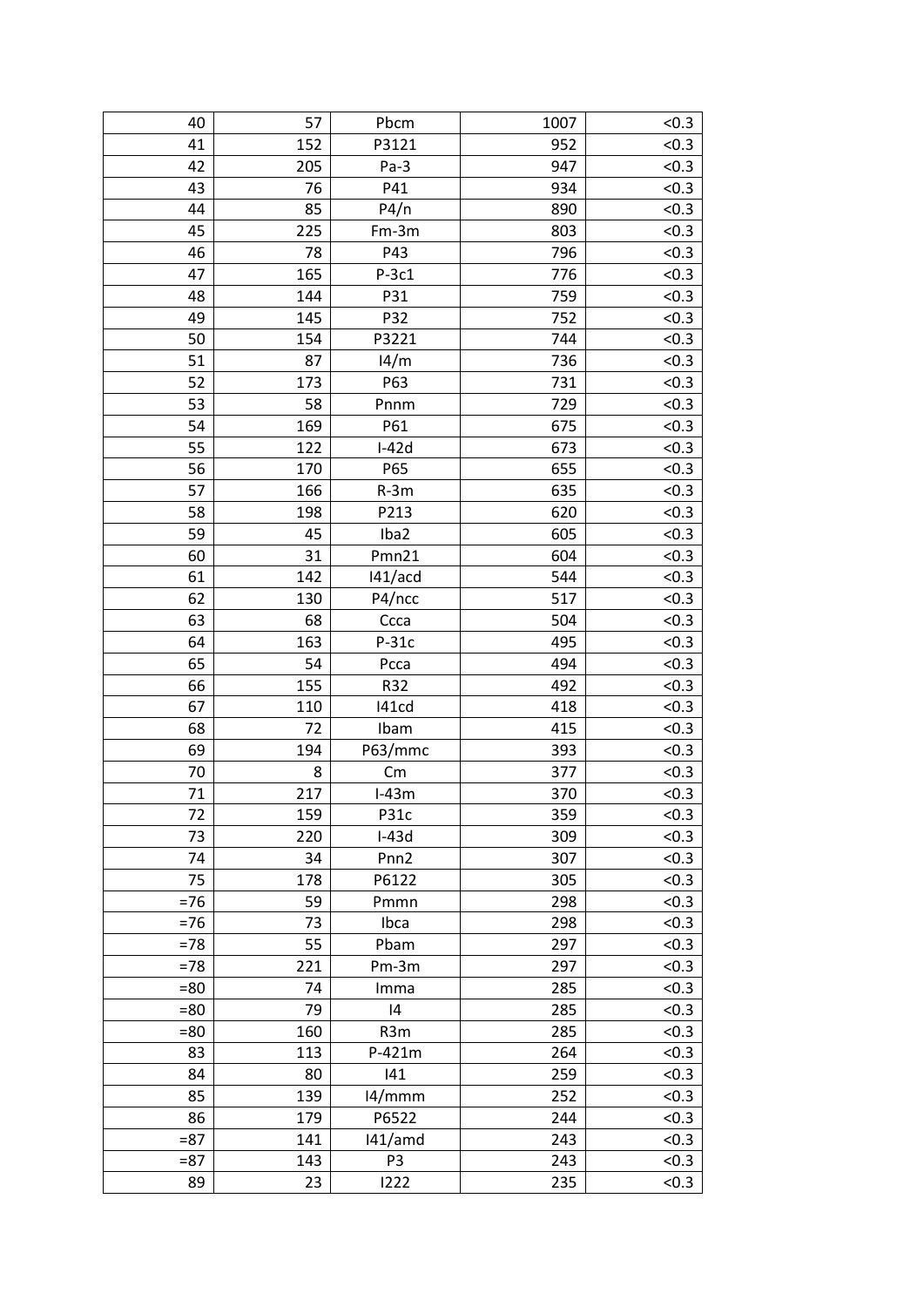| 90            | 81          | $P - 4$            | 227 | < 0.3 |
|---------------|-------------|--------------------|-----|-------|
| $= 91$        | 126         | P4/nnc             | 224 | < 0.3 |
| $= 91$        | 129         | P4/nmm             | 224 | < 0.3 |
| 93            | 121         | $I-42m$            | 213 | < 0.3 |
| 94            | 229         | $Im-3m$            | 205 | < 0.3 |
| 95            | 94          | P42212             | 204 | < 0.3 |
| 96            | 40          | Ama2               | 201 | < 0.3 |
| 97            | 227         | Fd-3m              | 198 | < 0.3 |
| 98            | 128         | P4/mnc             | 194 | < 0.3 |
| 99            | 136         | P42/mnm            | 192 | < 0.3 |
| 100           | $\mathsf 3$ | P <sub>2</sub>     | 188 | < 0.3 |
| 101           | 197         | 123                | 186 | < 0.3 |
| 102           | 182         | P6322              | 183 | < 0.3 |
| 103           | 32          | Pba2               | 182 | < 0.3 |
| 104           | 190         | $P-62c$            | 181 | < 0.3 |
| $=105$        | 65          | Cmmm               | 180 | < 0.3 |
| $=105$        | 123         | P4/mmm             | 180 | < 0.3 |
| 107           | 118         | $P-4n2$            | 177 | < 0.3 |
| 108           | 98          | 14122              | 173 | < 0.3 |
| 109           | 222         | Pn-3n              | 171 | < 0.3 |
| 110           | 218         | $P-43n$            | 163 | <0.3  |
| 111           | 26          | Pmc21              | 162 | < 0.3 |
| $=112$        | 204         | $Im-3$             | 157 | < 0.3 |
| $=112$        | 228         | Fd-3c              | 157 | < 0.3 |
| 114           | 53          | Pmna               | 156 | < 0.3 |
| 115           | 138         | P42/ncm            | 155 | < 0.3 |
| 116           | 206         | $1a-3$             | 149 | < 0.3 |
| 117           | 71          | Immm               | 148 | < 0.3 |
| 118           | 186         | P63mc              | 147 | < 0.3 |
| 119           | 10          | P2/m               | 146 | < 0.3 |
| 120           | 30          | Pnc <sub>2</sub>   | 143 | < 0.3 |
| $=121$        | 140         | 14/mcm             | 142 | < 0.3 |
| $=121$        | 199         | 1213               | 142 | < 0.3 |
| $=123$        | 46          | Ima2               | 141 | < 0.3 |
|               |             |                    |     |       |
| $=123$<br>125 | 131         | P42/mmc<br>$P-3m1$ | 141 | < 0.3 |
|               | 164         |                    | 136 | < 0.3 |
| 126           | 203         | $Fd-3$             | 127 | < 0.3 |
| $=127$        | 66          | Cccm               | 126 | < 0.3 |
| $=127$        | 191         | P6/mmm             | 126 | < 0.3 |
| 129           | 192         | P6/mcc             | 124 | < 0.3 |
| 130           | 37          | Ccc <sub>2</sub>   | 120 | < 0.3 |
| 131           | 137         | P42/nmc            | 118 | < 0.3 |
| 132           | 230         | $Ia-3d$            | 117 | < 0.3 |
| 133           | 77          | P42                | 116 | < 0.3 |
| 134           | 196         | F <sub>23</sub>    | 114 | < 0.3 |
| $= 135$       | 69          | Fmmm               | 113 | < 0.3 |
| $= 135$       | 104         | P4nc               | 113 | < 0.3 |
| $= 135$       | 215         | $P-43m$            | 113 | < 0.3 |
| 138           | 84          | P42/m              | 112 | < 0.3 |
| 139           | 219         | $F-43c$            | 110 | < 0.3 |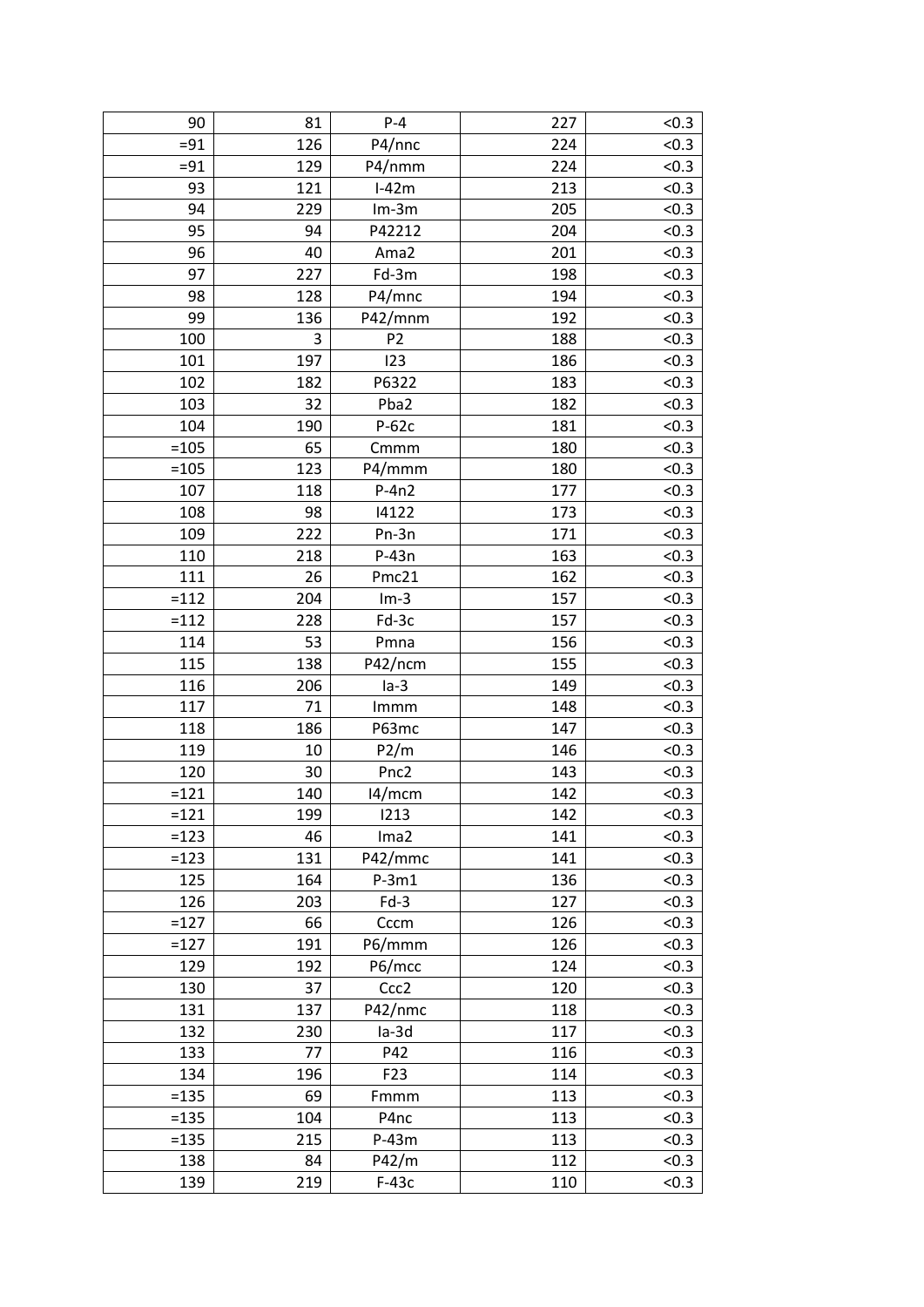| 140     | 106 | P42bc             | 107 | < 0.3 |
|---------|-----|-------------------|-----|-------|
| $=141$  | 50  | Pban              | 106 | < 0.3 |
| $=141$  | 135 | P42/mbc           | 106 | < 0.3 |
| $=143$  | 120 | $I-4c2$           | 105 | < 0.3 |
| $= 143$ | 158 | P <sub>3</sub> c1 | 105 | < 0.3 |
| $=145$  | 124 | P4/mcc            | 104 | < 0.3 |
| $=145$  | 150 | P321              | 104 | < 0.3 |
| 147     | 17  | P2221             | 99  | < 0.3 |
| 148     | 90  | P4212             | 98  | < 0.3 |
| 149     | 223 | Pm-3n             | 96  | < 0.3 |
| 150     | 97  | 1422              | 93  | < 0.3 |
| 151     | 95  | P4322             | 89  | < 0.3 |
| $=152$  | 42  | Fmm <sub>2</sub>  | 85  | < 0.3 |
| $=152$  | 91  | P4122             | 85  | < 0.3 |
| 154     | 44  | Imm2              | 82  | < 0.3 |
| 155     | 226 | Fm-3c             | 81  | < 0.3 |
| 156     | 171 | P62               | 79  | < 0.3 |
| 157     | 211 | 1432              | 77  | < 0.3 |
| 158     | 180 | P6222             | 76  | < 0.3 |
| $=159$  | 24  | 1212121           | 73  | < 0.3 |
| $= 159$ | 127 | P4/mbm            | 73  | < 0.3 |
| $= 159$ | 193 | P63/mcm           | 73  | < 0.3 |
| 162     | 21  | C222              | 71  | < 0.3 |
| 163     | 67  | Cmma              | 69  | < 0.3 |
| $= 164$ | 48  | Pnnn              | 67  | < 0.3 |
| $= 164$ | 213 | P4132             | 67  | < 0.3 |
| 166     | 210 | F4132             | 66  | < 0.3 |
| $=167$  | 51  | Pmma              | 65  | < 0.3 |
| $=167$  | 117 | $P-4b2$           | 65  | < 0.3 |
| $=169$  | 39  | Abm2              | 60  | < 0.3 |
| $=169$  | 134 | P42/nnm           | 60  | < 0.3 |
| 171     | 75  | P4                | 59  | < 0.3 |
| 172     | 216 | $F-43m$           | 58  | < 0.3 |
| 173     | 109 | 141md             | 56  | < 0.3 |
| $= 174$ | 172 | P64               | 55  | < 0.3 |
| $= 174$ | 209 | F432              | 55  | < 0.3 |
| 176     | 202 | $Fm-3$            | 54  | < 0.3 |
| 177     | 201 | $Pn-3$            | 53  | < 0.3 |
| 178     | 212 | P4332             | 52  | < 0.3 |
| 179     | 162 | $P-31m$           | 51  | < 0.3 |
| 180     | 175 | P6/m              | 50  | < 0.3 |
| $=181$  | 181 | P6422             | 48  | < 0.3 |
| $=181$  | 189 | $P-62m$           | 48  | < 0.3 |
| 183     | 83  | P4/m              | 47  | < 0.3 |
| 184     | 133 | P42/nbc           | 45  | < 0.3 |
| 185     | 187 | $P-6m2$           | 44  | < 0.3 |
| 186     | 116 | $P-4c2$           | 42  | < 0.3 |
| 187     | 108 | 14 <sub>cm</sub>  | 41  | < 0.3 |
| $=188$  | 38  | Amm <sub>2</sub>  | 40  | < 0.3 |
| $=188$  | 200 | $Pm-3$            | 40  | < 0.3 |